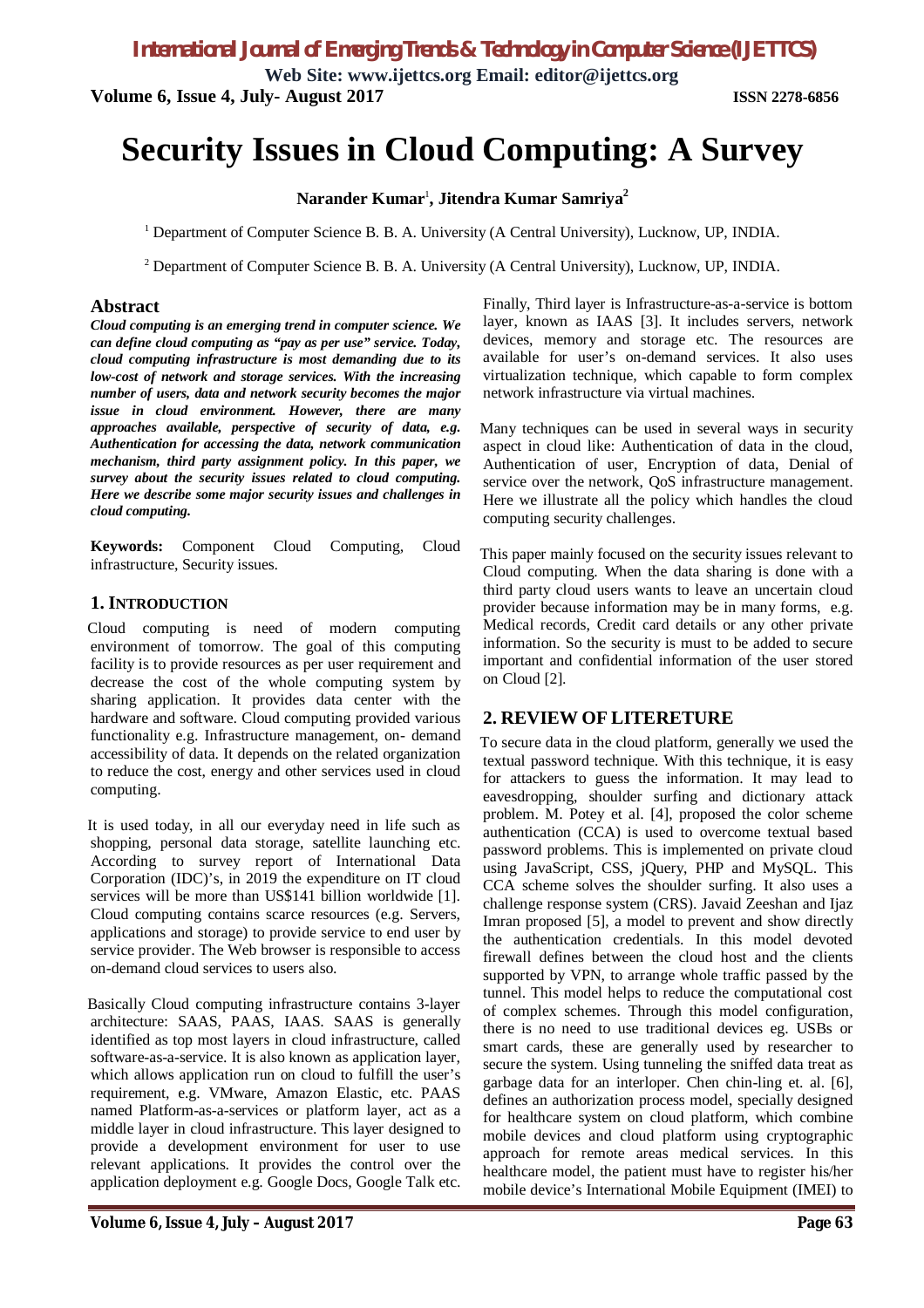# *International Journal of Emerging Trends & Technology in Computer Science (IJETTCS)*

**Web Site: www.ijettcs.org Email: editor@ijettcs.org**

### **Volume 6, Issue 4, July- August 2017 ISSN 2278-6856**

login to a public cloud. On the other hand the hospital must login with registered physical address (MAC) of network card. Then both of above mentioned devices authenticate each other. A session key is also used here by producing secret parameter produced by public cloud for request the cloud services. Trimala et. al. [7], presents an analysis relates it with an incident the online hijacking of The New York Times. Here also explained all possible prevention strategies to solve above problem or incidents. In this paper all the incident described step by step and guide for preventing phishing attacks. Maghrabi Louai A. [8] discussed possible threats over the cloud platform. In this paper the problems generally found in cloud discussed in two manners. One, the experts concerned about the security issues and threat in the cloud, as the other questionnaire session used to know perception of the students of University of the West of England on the security issue on the cloud in perspective of data. Ali Mazhar et. al. [9], proposed DROPS (Division and Replication of data in the Cloud for Optimal Performance and Security) techniques to prevent data leakage for by dividing the data file using multiple number of nodes to store a single file. This fragmented file used for replication of cloud. Purohit Bijayalaxmi and Singh Pawan Prakash [10], classified the leakage of information in three categories in the cloud platform as: Unintentional leak, intentional leak and malicious leak. Further the data loss prevention is being handled by the open source software, MyDLP. Kalra Sheetal et. al. [11], proposes an antiphishing protocol, which allows only valid user of the cloud. This protocol provides better security and minimum cost due to cutting edge technology of elliptical curve cryptography (ECC). In this technique first we have to authenticate the valid users using any service on cloud platform. Here a single password is used for particular client. Chen Yu-Jia et. al. [12], mainly focused on linkeavesdropping performance model. However, both nodes eavesdropping and link-eavesdropping problem, but the investigation is done on recovering data in the inter-cloud storage system, by link-eavesdropping. It compares the eavesdropping techniques used before with linkeavesdropping.

Jeffery Yi Han et. al. [13], proposed a new balanced virtual machine allocation policy against such threat, the coresident attacks in cloud platform. It helps to prevent unauthorized users who build a side channel to get private data from virtual machines. In this paper the mainly focused on the initial virtual machine allocation strategies. Kranmai B. et. al. [14], introduced a new approach to identify attack at client side and service provider too. Here IDS (intruder detection system) is used to identify attack using it virtual machine on back end. Yan Qiao et. al. [16], proposed software difined networking and distributed denial of service attack relate it to cloud computing. Software difined networking changes the way of defeat distributed denial of service attacks in cloud environment. Software defined networking is used as a tool here to prevent DDoS attack. Fábio D. Rossi et. Al. [17], explained the energy consumption issues. With the

increasing number of resources on demand for customer, application migration on Cloud, energy consumption is also rapidly used. But most of the cases we ignore this problem and compromise the performance of the servers. Due to this sometime data center handler can lose the task to substantial performance loss in its critical time. With the energy problem, it also affect to QoS (Quality of Services), SLA (Service level agreement) and Security (Both level Network and system) also. Uranium Ehsan, Taheri Hassan et.al [18], discussed about the working of Dynamic Voltage and Frequency Scaling (DVFS) technique used for energy consumption on cloud platforms. A DVFS-aware algorithm for solving a problem of on-line consolidation and proposed a way to handle the inconsistencies between DVFS techniques and consolidation. Yinggjie Zhang [19], describes about the evaluation technique on energy efficiency and analysis of the machine tools, machining systems. It described all the related work which emphasis on the techniques which motivated on reducing the energy. It also described energy saving model for machine tools and peripheral components or subsystem. As the increasing the number of users, high storage capacity application is also increasing on the distributed networks. The application reduces access latency by requesting relevant data centers. The data center is also geographically distributed. Because of this energy consumption is a more effective field for attention Fan Yuqu et. al. [20]. Hammanmi Ali, Simoni Noemie and Salman Rasha [21], proposed an architectural model and QoS control techniques which fulfill the user requirements and the address cloud security. The above project model named as UBIS (Ubiquity and Integration of Services). Tao chen et.al. [22], explained a survey report by introducing and describing hardware on data center networks. It classifies a detailed architecture of networks of data center with switch and server centric architecture. Joshi Bansidhar, Joshi Bineet and Rani Kritika [23], explained the issue on data segregation and encryption strategies used in cloud computing and proposed probabilistic method for secure private data using Private Data Bucket (PDB) and Non-Private Data Bucket (NPDB). A key is also commonly used for both of above bucket techniques. Durairaj M. and Manimaran A. [24], identifies most possible issues which affects cloud based E-Learning. Now a day, e-learning is used by many countries, due to its better accessibility, flexibility for user and availability on demand facility. Due to many attacks faced in cloud based data accessing, this paper defines security attacks which bound the e-learning facility, from data and network perspectives on cloud environment. This paper also proposed a security model, based on cloud for E-Learning. The secured layer and 3rd party provider are used to design this security model. Kumari D. Aruna et. al. [25], described encryption and decryption process. Here is also a small introduction is also defined related to Data-Encryption Standard (DES), Advanced-Encryption Standard (AES), Asymmetric Key Algorithm-RSA. There are many encryption and decryption algorithms e.g. AES, DES, RSA, Cipher Block chaining is discussed. By using above algorithms, proposed a Magnified Cipher Block Chaining mode using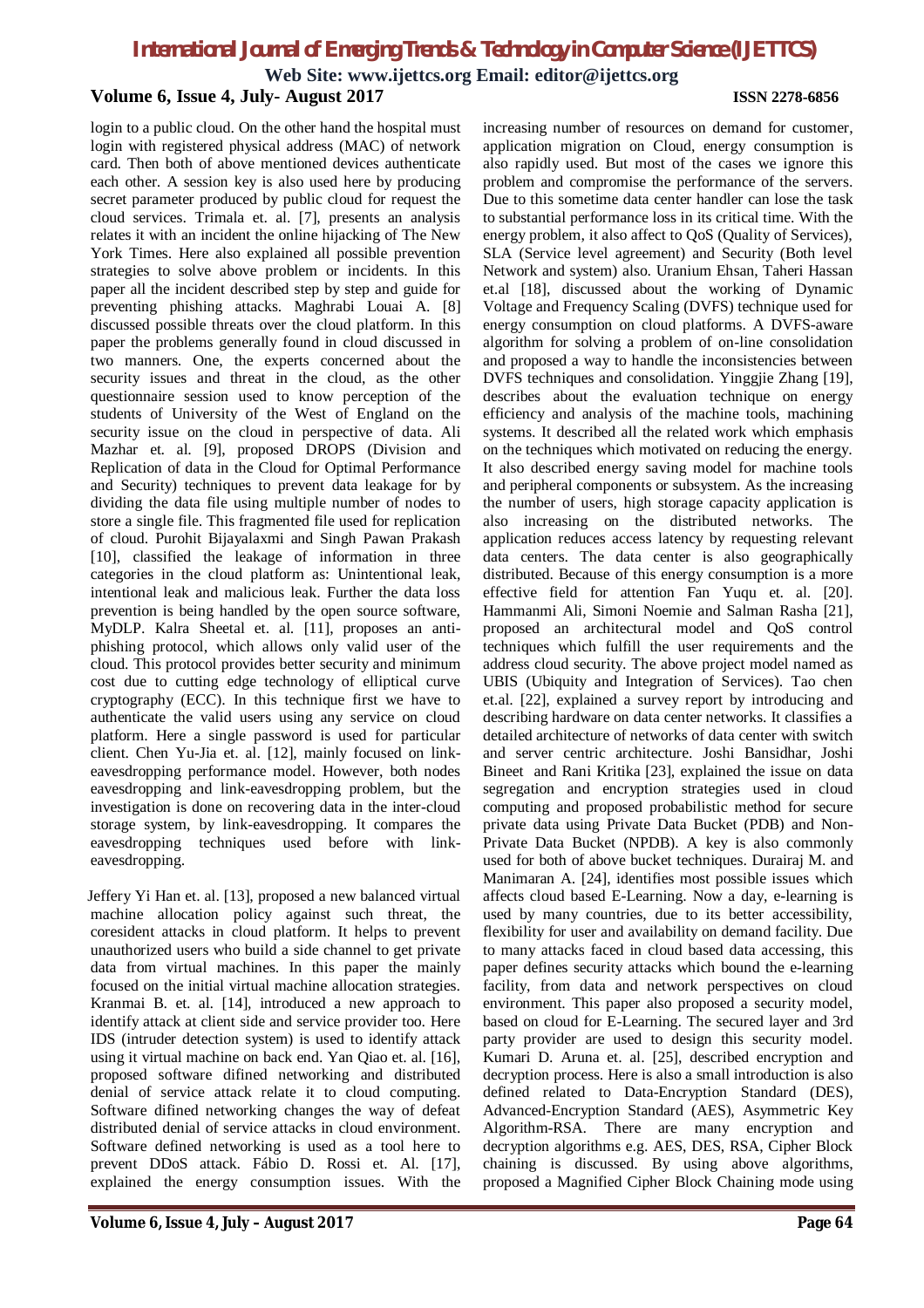**Web Site: www.ijettcs.org Email: editor@ijettcs.org**

# **Volume 6, Issue 4, July- August 2017 ISSN 2278-6856**

DES. Here data is encoded, encrypted, and encrypted data is stored on Cloud. We can access the encrypted data by decrypt the data using the same algorithm.

From the extensive review of work to provide the security in cloud environment and find that there is need of such techniques which provide the security in cloud environment. This paper presents such major issues which will be helpful to provide the security in cloud environment.

The organization of this research paper is as section 1 presents the Introduction. Review of work is discussed in section 2. Section 3 presents major issues and challenges. Conclusion has been given in section 4.

### **3. ISSUE AND CHALLENGES**

Now a day's Cloud Computing considers as a vulnerable area for Researcher. But due to massive data storage in data centers, it is hard to maintain, to secure the data and network. There are major issues and challenges found in the cloud platform, as follows:

#### **A. AUTHENTICATION IN CLOUD:**

Cloud computing is emerging trend for tomorrow uses. The application is also used in distributed computing. Authentication and verification of the user as well as data is very important in distributed computing and cloud computing for security point of view. Authentication is also further divided in two categories:

(a) Security within the cloud

(b) Security outside the cloud.

An authentication technique depends on the secure channel and effective authenticate scheme. In the Authentication process, we can use text-base password based protection techniques. Some users used color-based password techniques including one time-password (OTP) [4], somewhere used zero knowledge and hashing with biometrics, single sign on. [5].

#### **B.Session Hijacking:**

Since Cloud computing offers the amazing accessibility feature to the user, therefore the users/organizations are rapidly adopting cloud computing environment. But due to several Cyber-Attacks, it prevents the organization to use cloud for most private work. Session hijacking / traffic hijacking or service hijacking is one of them. It is also a kind of account identity theft of relevant organizations. An example, hijacking is described in detail of world's most famous magazine New York Times [7]. Attackers capture user's private details like password, OTP etc. and use these details to prevent user.

#### **C.Data Segregation and leakage:**

Cloud computing environment uses location sharing, means data storage of two or more users can be located along with each other. This may cause problems in data segregation. To proper data segregation user should be well known to protocols, rules and encryption methodology. Using few constraints, data e.g. validation, SQL injection flaws can separate. Data leakage is also a major problem occurring in cloud computing. Data loss or data leakage may be deleted or change by the attacker in many ways e.g. DDoS, increasing network traffic etc. Encryption, API security and network security policies are solution to overcome the data leakage problem [8].

#### **D.Phishing:**

Phishing is a methodology used for theft private information. It may be formed of Account name, password hint or fraud email. Phishing attacks are also an issue in cloud computing, which affect data accessibility, flexibility and privacy. By the end of 2008 the phishing problem increases by 258% from 2007 in cloud computing [11]. For better accessibility on the cloud data phishing problem should be solve to prevent cyber-attack.

#### **E.Eavesdropping:**

Eavesdropping is also a threat which limits on cloud uses. It prevents the feature of confidentiality of cloud data. Due to Eavesdropping, it may cause affect the relationship between Cloud user and Cloud Service Provider.

#### **F. Virtual Machine AllocationPolicy:**

Cloud computing provide on-demand accessibility of data to its consumers. Virtual machine helps to create an environment to access the data of another environment. There are few problems or issue related to virtual machine allocation. With the time attacker's policies are more harmful for cloud data. Sometimes users' makes the side channel and get extremely secure information from virtual machines located on the same physical server [13].

#### **G. SLA, QoS based Energy Efficiency:**

After deploying all the data on cloud environment, it should be ensured about the data privacy and quality, availability and reliability. Above discussed features are Service level agreement (SLA) policies of cloud data. SLA principle needs to integrate user feedback and personalize property into the SLA framework [24]. On the other hand cloud data center consumes the bulk amount of energy due to migration of applications on the cloud. The resources are increasing day by day on data centers. Resource utilization and energy consumption is proportion to each other. It is a more challenging task today to reduce the consumption of energy of data centers [17]. It will make cloud environment effectiveness and follow Quality of Service (QoS) feature.

# **4. CONCLUSION**

In the modern age, each person wants to space in cloud for storage the personal, financial, medical etc information to use and reuse or even wants to online treatment and maximize online transaction also. Therefore, there are the need for emphasize the research work in this line. This paper presents an effective analysis and technical review which are related to various security issues or challenges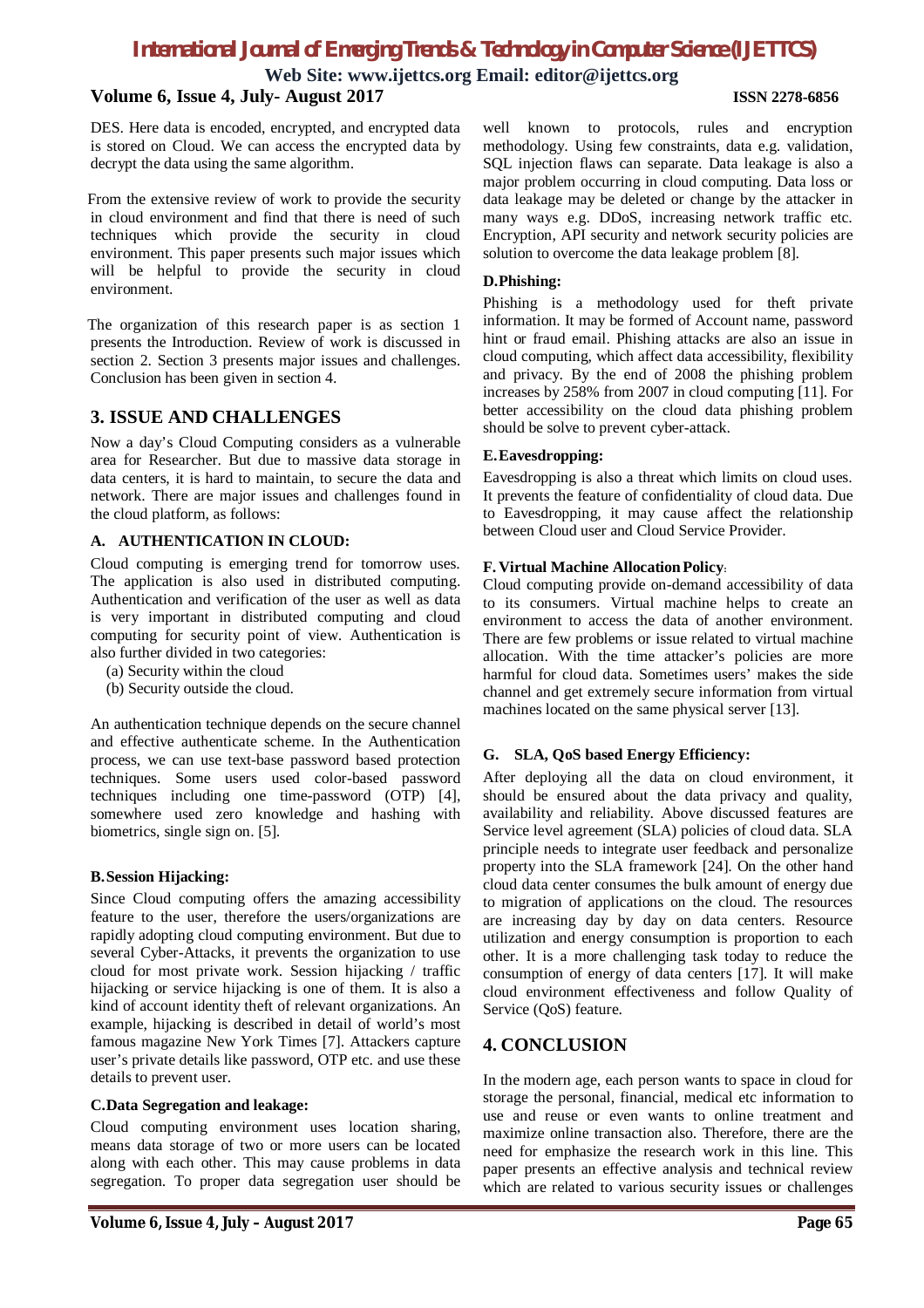# *International Journal of Emerging Trends & Technology in Computer Science (IJETTCS)*

**Web Site: www.ijettcs.org Email: editor@ijettcs.org**

# **Volume 6, Issue 4, July- August 2017 ISSN 2278-6856**

such as Authentication in the cloud, session hijacking, Phishing problem, Eavesdropping, Virtual machine allocation policies, Service level agreement, Quality of Service and energy efficiency. All the above discussed issues and challenges we will try to provide the solutions as future work.

### **References**

- [1] Zh Li, Haitao Xu and Yanzhu Liu, "A differential game model of intrusion detection system in cloud computing", International Journal of Distributed Sensor networks, XXIII(1), pp. 1-11, 2017.
- [2] Mohammed A. AlZain, Eric Parded, ben Soh, James A. Thom, "Cloud Computing Security: From Single to Multi-Clouds", 45th Hawaii International Conference on System Sciences: IEEE Computer Society, pp. 5490-99,2017.
- [3] Chou Te-Shun, "Security Threats on Cloud Computing Vulnerabilities", International Journal of Computer Science & Information Technology (IJCSIT), V(III), pp. 79-88, June 2013.
- [4] Manish M. Party, Dr C. A Dhote, Deepak H. Sharma, " Secure Authentication for Data Protection in Cloud Computing using Color Schemes", International Conference on Computational Systems and Information Systems for Sustainable Solutions, IEEE, pp. 424-427, 2016.
- [5] Zeeshan, Imaran Ijaz, " Secure User Authentication in Cloud Computing.", IEEE, 2013.
- [6] Chen Chin-Ling, Yang Tsai-Tung, Leu Fang-Yie, Huang Yi-Li, "Designing A Health Care Authorization Model Based On Cloud Authentication", Intelligent Automation & Soft Computing; Taylor & Francis, XX(III), pp. 365-379, 2014.
- [7] Sremath Sreenivas Tirumala, Hira Sathu, Vijay Naidu, " Analysis and Prevention of Account Hijacking based INCIDENTS in Cloud Environment",14th International Conference on Information Technology:IEEE, pp. 124-129, 2015.
- [8] Maghrabi A. Loauai, The Threats of Data Security over the Cloud as Perceived by Experts and University Students: IEEE; 2014.
- [9] Mazhar Ali, Kashif Bilal et.al.,"DROPS: Division and Replication of Data in Cloud for Optimal Performance and Security", IEEE TRANSACTIONS ON CLOUD COMPUTING, 2015.
- [10] Bijayalaxmi Purohit, Pawan Singh, " Data leakage analysis on cloud computing", International Journal of Engineering Research and Applications (IJERA), III(III), PP. 1311-1316, 2013.
- [11] Sheetal Kalra, Sandeep Sood, "ECC-based antiphishing protocol for cloud computing services", International Journal of Security and Networks,VIII(III), (2013.).
- [12] Yu-Jia Chen, Li-Chun Wang, Chen-Hung Liao, " Eavesdropping Prevention for Network Coding
- [13] Yi Han, Jeffrey Chan, Tansu Alpcan, Christopher Leckie, " Using Virtual Machine Allocation Policies to Defend Against Co-resident Attacks in Cloud Computing",IEEE TRANSACTIONS ON DEPENDABLE AND SECURE COMPUTING,2015.
- [14] B. Kranmai, Prof. A. Damodaram, "Extenuate DDoS Attacks in Cloud",2nd International Conference on Applied and Theoretical Computing and Communication Technology (ICATCCT):IEEE, pp. 235-238,2016.
- [15] Seviş Nur Kamile , Şeker Ensar. "Survey on Data Integrity in Cloud", IEEE 3rd International Conference on Cyber Security and Cloud Computing: IEEE, pp. 167-171,2016
- [16] Qiao Yan, Richard Yu, "Distributed Denial of Service Attacks in Software-Defined Networking with Cloud Computing", SECURITY AND PRIVACY IN EMERGING NETWORKS:IEEE Communication Magazine, pp. 52-59, April 2015.
- [17] Rossi D, Miguel G. Xavier, Rajkumar Buyya, "E-Eco: Performance-aware energy-efficient cloud data center orchestration", Journal of network and Computer Applications: Elsevier, 78, pp. 83-93,2017.
- [18] Ehsan Arianyan, Hassan Taheri, Vahid Khoshdel, "Novel Fuzzy multi objective DVFS-aware consolidation heuristics for energy and SLA efficient resource management in cloud data centers", Journal of network and computer applications:Elsevier,78, pp. 43-61, 2017.
- [19] Zhang Yingjie,"Energy efficiency techniques in machining process: A review", International journal of Adv Manuf. Technology: Springer, pp. 1123-1132, 2014.
- [20] Fan Yuqu, Hongli Ding, Lusheng Wang, Xiaojing Yuan, "Green latency-aware data placement in data centers"; Computer Networks: Elsevier, 110, pp. 46- 57, 2016.
- [21] Hammami Ali, Simoni Noemie and Salman Rasha, "Ubiquity and Quality for Cloud Security", 41st International conference on parallel processing Workshops, pp. 277-278, 2012.
- [22] Tao Chen, Xiaofeng Gao and Guihai Chen, " The features, hardware, and architectures of data center networks: A Survey", Journal of Parallel Distributing Computing: Elsevier, 96, pp. 45-74 , 2016.
- [23] Bansidhar Joshi, Bineet Joshi and Kritika Rani, "Mitigating Data Segregation and Privacy Issues in Cloud Computing", Proceedings of International conferences on communication and networks, Advances in Intelligent systems and computing: Springer", 508, pp. 175-182, 2017.
- [24] M. Durairaj and A. Manimaran, "A Study on Security issues in Cloud based E-Learning", Indian journal of Science and Technology, VIII(VIII), pp. 757-765,